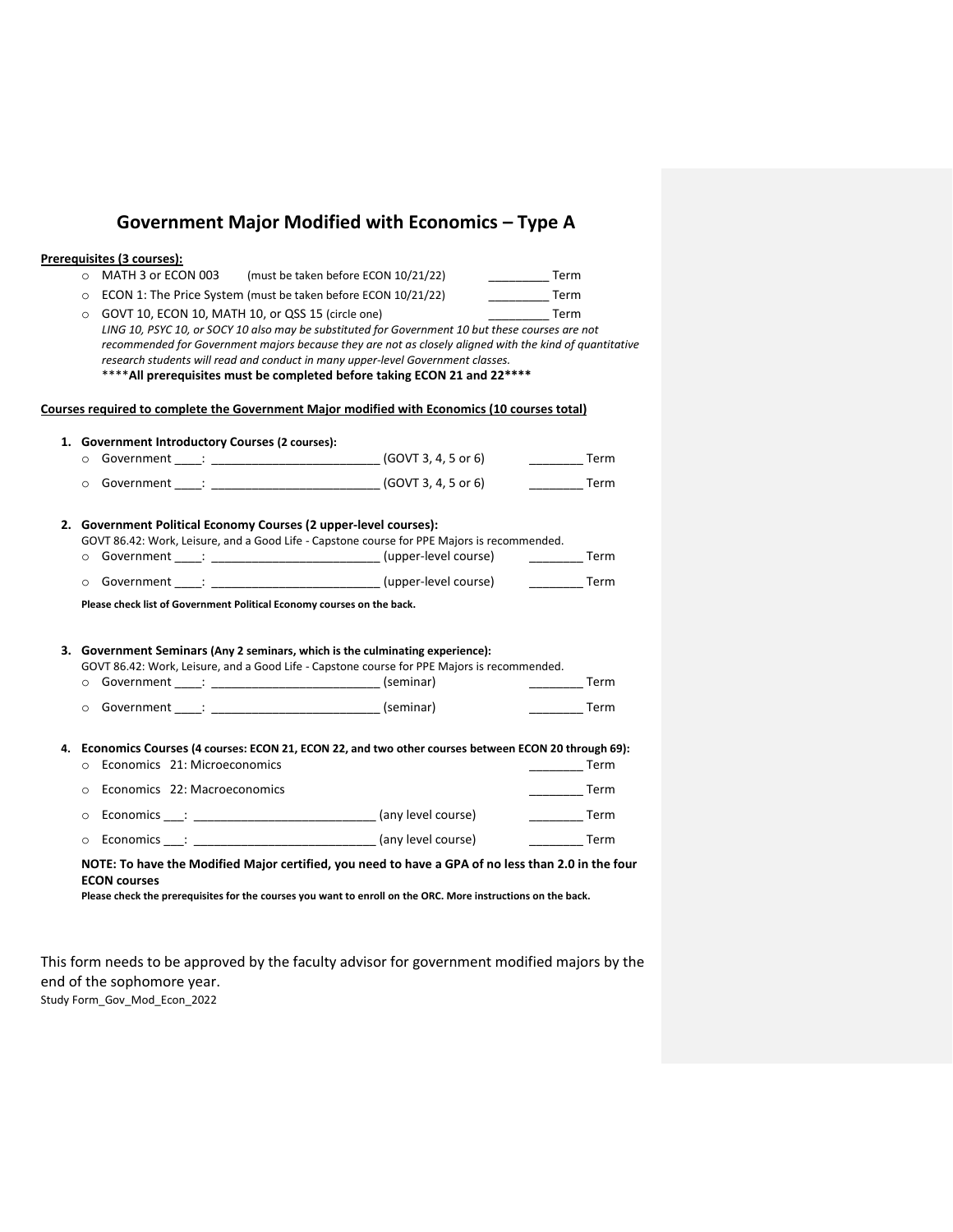## **Government Political Economy courses:**

- GOVT 20.02: Capitalism and Government
- GOVT 20.03: Morality and Political Economy
- GOVT 20.10: Markets and Their Critics
- GOVT 30.03: Political Economy in the Age of Google
- GOVT 30.14: Health Politics and Policy
- GOVT 40.15: Commodities, Globalization, and Development in Latin America
- GOVT 44: Globalization and Global Development
- GOVT 48: Politics of Redistribution
- GOVT 50.03: The Rise of China
- GOVT 50.19: Development Under Fire
- GOVT 58: International Political Economy
- GOVT 60.04/PBPL 42: Ethics and Public Policy
- GOVT 68: The Future of Capitalism
- GOVT 84.01: Dilemmas of Development: India, China, and Egypt
- GOVT 84.14: Foreign Aid
- GOVT 84.41: China Economic Superpower
- GOVT 85.15: Economic Statecraft in International Relations
- GOVT 86.25: Adam Smith and Political Economy
- GOVT 86.34: Ethics, Economics, and the Environment
- GOVT 86.38: Justice at Work
- GOVT 86.42: Work, Leisure, and a Good Life (recommended)

For course descriptions and the most current course schedules, please consult the [ORC/Catalog,](http://dartmouth.smartcatalogiq.com/en/current/orc/Departments-Programs-Undergraduate/Government) [The Timetable of Class Meetings,](https://oracle-www.dartmouth.edu/dart/groucho/timetable.main) and the [Government website](https://govt.dartmouth.edu/undergraduate/courses)

#### **The Economics courses: ECON 21, ECON 22, and two other courses between ECON 20 through 69**

NOTE: **ECON 005 can NOT be used** as an Economics course .

For course descriptions, prerequisites, and the most current course schedules, please consult [ORC/Catalog,](http://dartmouth.smartcatalogiq.com/en/current/orc/Departments-Programs-Undergraduate/Government) [The Timetable of Class Meetings,](https://oracle-www.dartmouth.edu/dart/groucho/timetable.main) and the [Economics website](https://economics.dartmouth.edu/undergraduate/course-information)

#### **The Department of Government offers courses at several different levels:**

- **Prerequisite:** a course in the statistics and methods of social sciences (GOVT 10).
- **Introductory courses:** The Department offers four courses (GOVT 003, 004, 005, and 006), designed to provide an overview of each of the four subfields in Government: American Politics, Comparative Politics, International Relations, and Political Theory & Law. Introductory courses are generally designed to be taken as the first courses in the major and usually not later than the end of a student's second year.
- **Midlevel courses:** Courses that explore specific topics in Government in greater depth (these courses are assigned numbers between 11 and 69).
- **Seminar courses:** Advanced, discussion-based, research and writing-intensive courses (these courses are assigned numbers between 80 and 86). Seminars are generally designed to be taken in a student's third or fourth years.
- **Upper-level courses:** Any course except for introductory or prerequisite courses.

## **You cannot declare a PPE modified major on DartWorks until you first do the following:**

1) Complete the study forms, listing all past, present, and future courses. For the most up-to-date listings of future course offerings, see the Philosophy, Economics, and Government websites. Your future course selections may change, but you must show a complete path through the modified major. ATTENTION: Only study forms currently posted on the Government Department website will be approved.

Study Form\_Gov\_Mod\_Econ\_2022 2) Do not forget to circle one of the "10" courses as a prerequisite. **Formatted:** Font: 11 pt

**Formatted:** Font: 11 pt